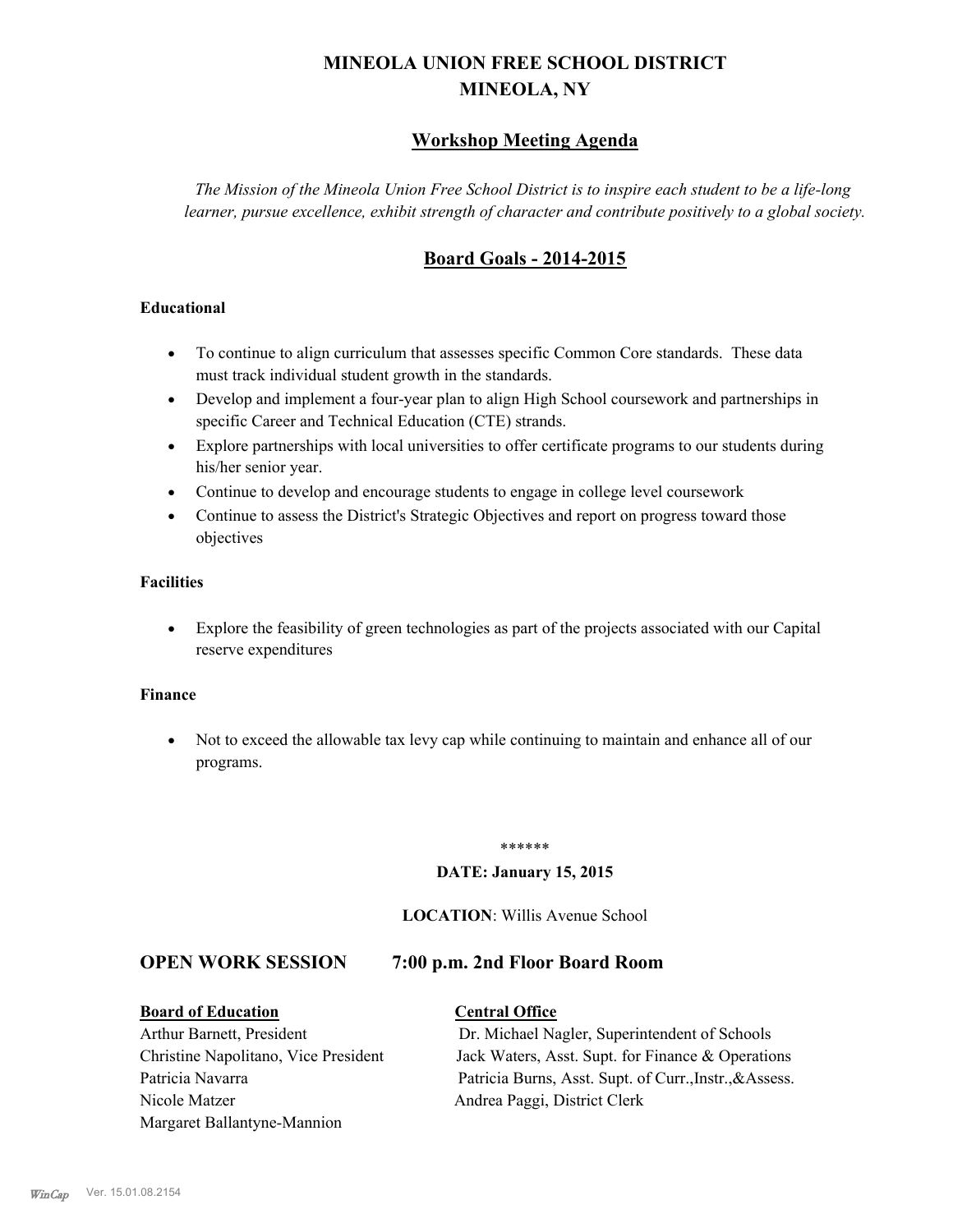**A. Call to Order** 

- **B. Pledge of Allegiance**
- **C. Reading of Mission**
- **D. Moment of Silent Meditation**

**E. Dais & Visitor Introductions**

**F. High School Student Organization Report**

#### **G. BOE Reports**

- **a. Comments from Board Trustees**
- **b. Comments from Board President**
- **c. Comments from Superintendent**

#### **H. Old Business**

#### **I. New Business**

#### **J. Consensus Agenda**

**RESOLUTION # 28 -BE IT RESOLVED** that the Board of Education approves the consensus agenda items J.1.a. through J.6.c., as presented.

| <b>Motion:</b><br>Second: |     |  |
|---------------------------|-----|--|
| Yes:                      | No: |  |
|                           |     |  |
|                           |     |  |
|                           |     |  |
| Passed:                   |     |  |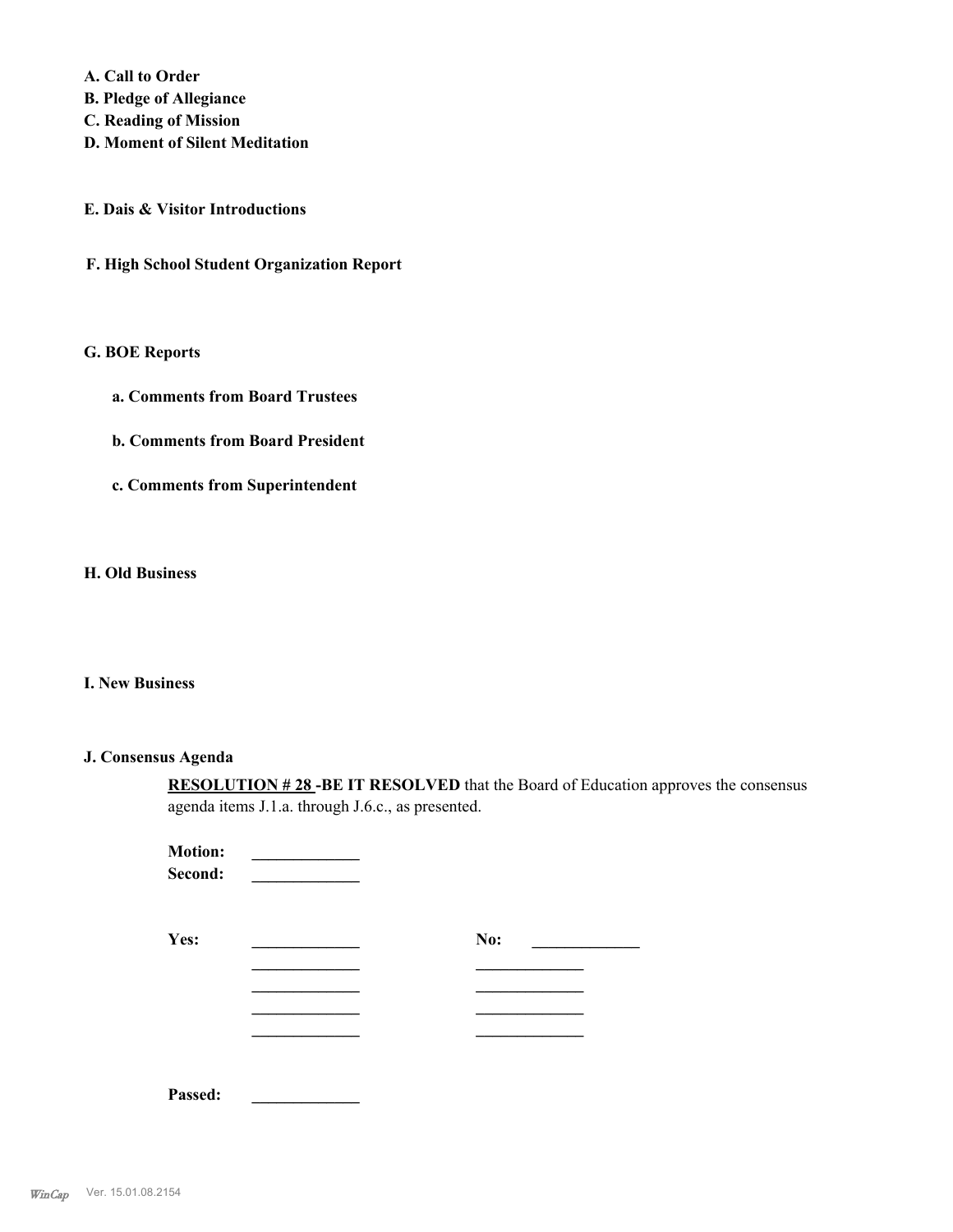#### 1. **Accepting of Minutes**

That the Board of Education accepts the minutes of the December 11, 2014 Business Meeting as presented. a.

#### 2. **Instruction**

- a. Resignation(s)
- That the Board of Education accepts the resignation of Allison M. Doyle, Permanent Substitute Teacher, effective December 5, 2014. 1.
- That the Board of Education accepts, with regret, the resignation of Denise E. Zunno, Health Teacher, for the purposes of retirement, effective June 30, 2015. 2.
- That the Board of Education accepts, with regret, the resignation of Suzanne Sabatini, Math Teacher, for the purposes of retirement, effective June 30, 2015. 3.
- That the Board of Education accepts, with regret, the resignation of Michael S. Robilotto, Physical Education Teacher, for the purposes of retirement, effective June 30, 2015. 4.
- That the Board of Education accepts, with regret, the resignation of Judith L. Shaughnessy, Librarian, for the purposes of retirement, effective June 30, 2015. 5.
- That the Board of Education accepts, with regret, the resignation of Vincenzina Dziorny, Special Education Teacher, for the purposes of retirement, effective June 30, 2015. 6.
- That the Board of Education accepts, with regret, the resignation of Maryanne Beach, English Teacher, for the purposes of retirement, effective January 1, 2015. 7.
- That the Board of Education accepts, with regret, the resignation of Lucy A. Long, Special Education Teacher, for the purposes of retirement, effective June 30, 2015. 8.
- b. Appointments Instruction
- That the Board of Education approves the appointment of Maryanne Beach, to the position of part time Reading Teacher, effective January 5, 2015. 1.
- Appointment(S) Sub Teacher per diem c.

The Board of Education accepts the following individual(s) as Per Diem Substitute Teacher(s) for the current school year, at a daily rate of \$100.00 per day; and retirees at a daily rate of \$125.00 per day.:

| <b>EMPLOYEE NAME</b>  | <b>EMPLOYEE CERTIFICATION</b>    |
|-----------------------|----------------------------------|
| Michelle C. Rodriguez | Childhood Education (Grades 1-6) |
| Maria Kaloudis        | Childhood Education (Grades 1-6) |

- 3. Virginia Barrezueta Childhood Education (Grades 1-6)
- 
- d. Appointments 45 Day Subs
- That the Board of Education approves the appointment of Lauren Miraglia, to the position of 45 Day Substitute Teacher for Stephen Mitchell, effective January 5, 2015 to on or before June 30, 2015. Salary: Days 1-20, \$100.00, Days 21-39 \$110.00, Days 40-45 \$120, Day 46 BA, Step1, \$58,706. 1.
- e. Appointment(S) Perm Sub
- That the Board of Education approves the appointment of Michelle C. Rodriguez, to the position of Permanent Substitute Teacher, effective approximately January 12, 2015 to May 31, 2015. Salary: \$100 per day. 1.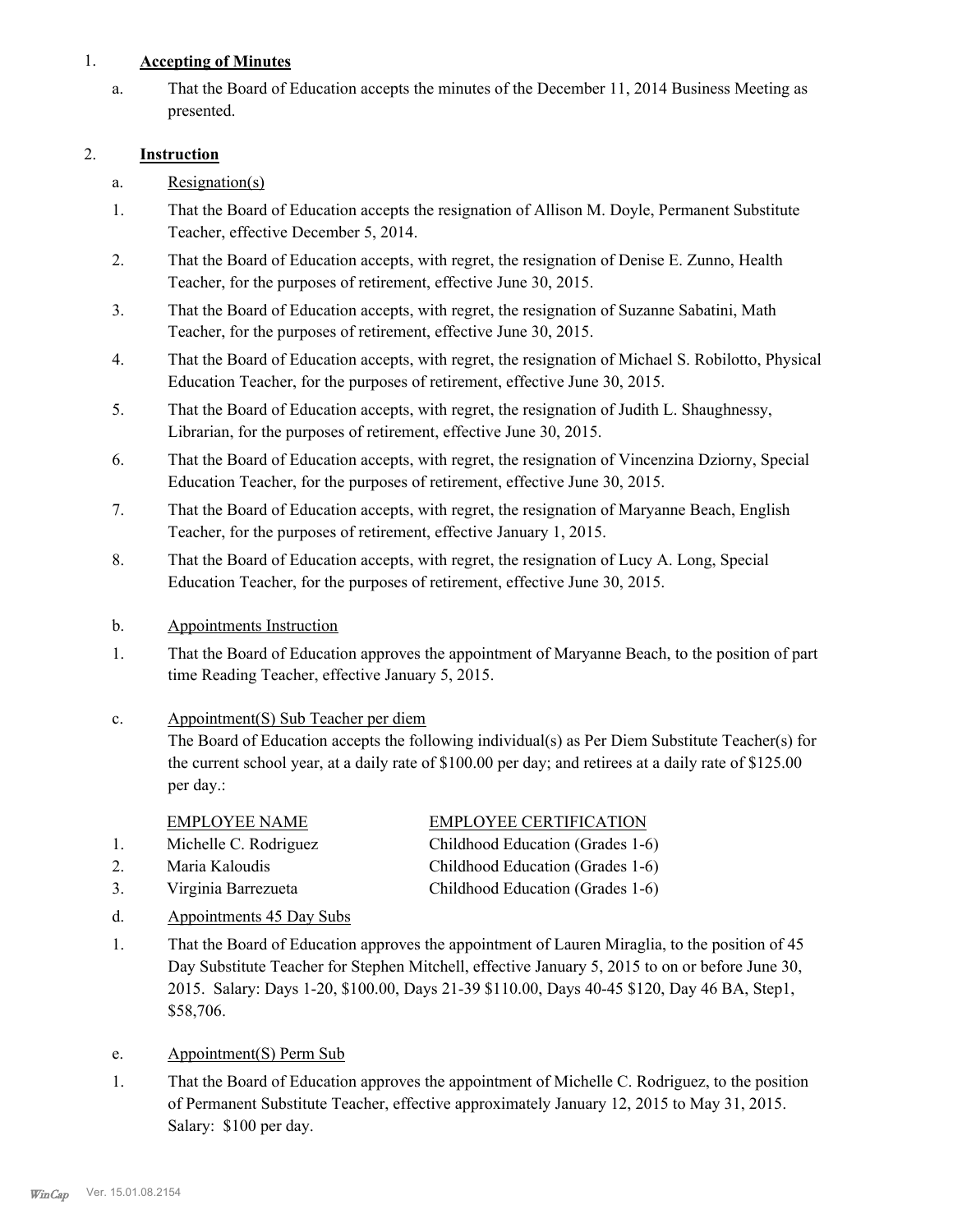- The Board of Education approves the appointment of Maria Kaloudis, to the position of Permanent Substitute Teacher, effective January 5, 2015 to May 31, 2015. Salary: \$100 per day. 2.
- That the Board of Education approves the appointment of Virginia Barrezueta, to the position of Permanent Substitute Teacher, effective January 12, 2015 to May 31, 2015. Salary: \$100 per day. 3.

#### 3. **Civil Service**

- a. Resignation(s)
- That the Board of Education accept the resignation of Donna Renda, part time Teacher Aide at the Jackson Avenue School, effective December 23, 2014. 1.
- b. Appointments
- That the Board of Education approve the appointment of Barbara Wenz, to the position of 12 month Sr. Typist Clerk in the Main Office of the High School, to replace Marie DeSpirito, effective January 6, 2015. Salary will be \$65,072 on Step14. 1.
- That the Board of Education approve the appointment of John Hassell, Cleaner Sub, to the position of Maintainer Sub, for Joe Filomena who is on a Medical Leave of Absence, effective 01/06/2015. Salary is \$20 per hour. 2.
- That the Board of Education approve the appointment of Meghan Marie Tiangco, to the position of Nurse Sub, effective January 20, 2015. Salary is \$125 per day. 3.
- c. Leave(s) of Absence
- That the Board of Education approve a paid Medical Leave of Absence to Anthony Reid, 10 month Bus Driver, due to surgery, effective December 12, 2014. He will be on leave for approximately three weeks. 1.
- That the Board of Education approve a paid Medical Leave of Absence to Jose Ayala, Cleaner at the High School, due to surgery, effective December 19, 2014 through March 23, 2015. 2.
- d. Resignation(s)
- That the Board of Education accepts, with regret, the resignation of Elaine T. Cook, for the purpose of retirement, effective April 29, 2015. 1.
- e. Leave(s) of Absence
- That the Board of Education grant a request to Joseph Filomena, Maintainer, for an Unpaid Medical Leave of Absence, due to post-surgery restrictions, effective December 8, 2014. Recommendation by doctor is a four month leave. 1.
- That the Board of Education extends a request to Niloofar Lahijani, part time Teacher Aide at Meadow Drive, for an Unpaid Medical Leave of Absence, effective December 18, 2014 until further notice. 2.
- f. Civil Service: Other
- That the Board of Education approve a change in title from Stenographic Secretary to Senior Typist Clerk for the secretary to the principal position at Mineola High School, effective January 6, 2015. 1.
- That the Board of Education approve a change in title from Senior Typist Clerk to Typist Clerk for the IL secretary position at Mineola High School, effective January 5, 2015. 2.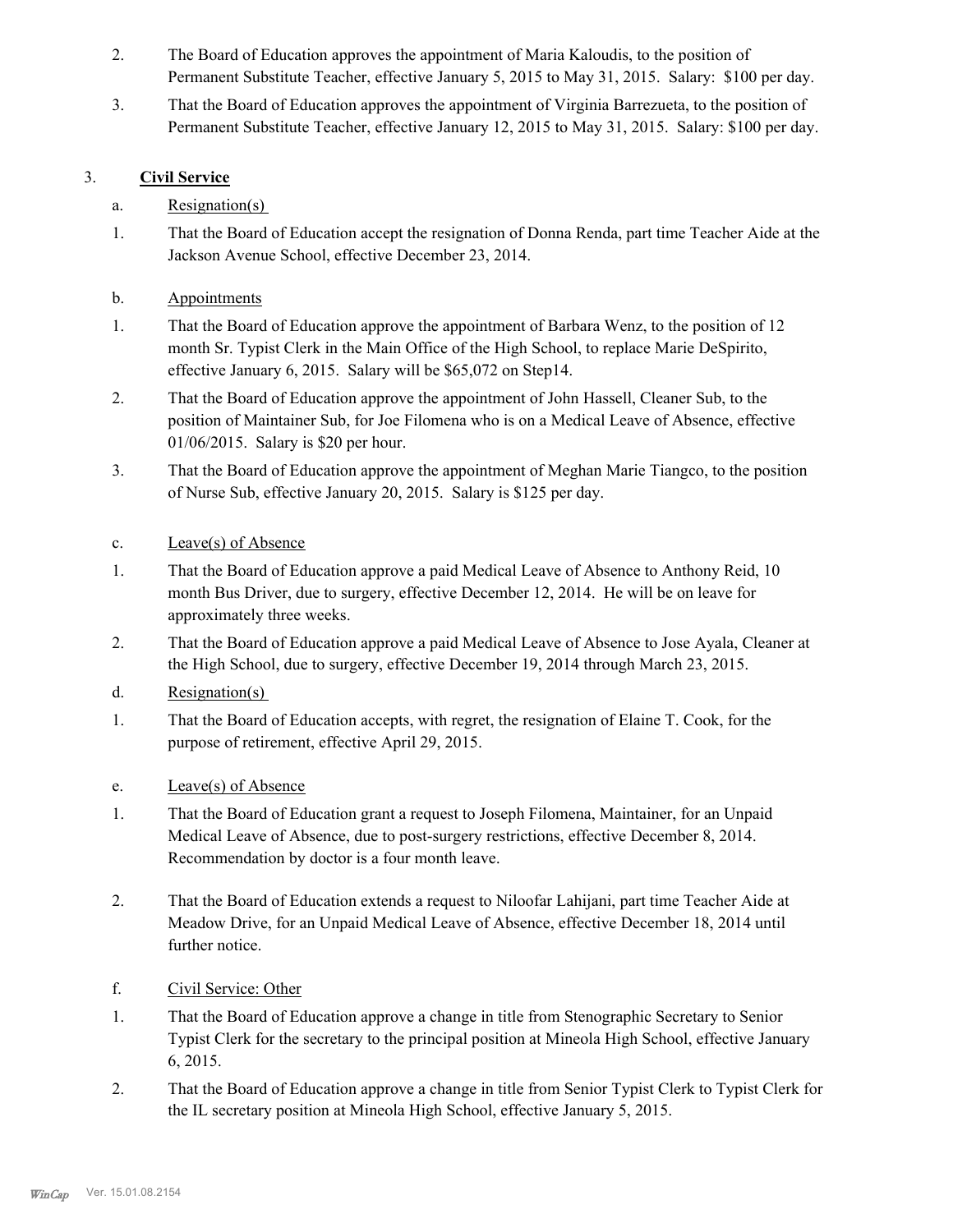#### 4. **Business /Finance**

#### a. **Budget Appropriation Adjustment**

1. That the Board of Education approves the transfer of funds, in the amount of \$24,000 from Budget code: 9760 700 00 7399 to Budget code: 1620 450 00 0000 to cover annual Sprint charges for Ipads for students that do not have internet service available at home.

2. That the Board of Education approves the transfer of funds, in the amounts of \$3,000 from Budget code: 1310 200 00 0000, \$3,000 from Budget code: 2110 200 00 0000, and \$2000 from Budget code: 2110 200 07 0000 for a total of \$8000 to Budget code: 2110 200 00 2400 to cover the purchase of drums.

#### 5. **Other**

#### Approval of New 2015 Standard Mileage Rate

a. That the Board of Education approves the new 2015 IRS Mileage Reimbursement Rate for approved travel at a rate of 57.5 cents per mile effective January 1, 2015.

#### **Business/Finance: Disposal of District Property** 6.

That the Board of Education approves the disposal of the following district property, according to Policy #6900, declaring them obsolete:

- a. Wheeler Balancer- outdated and does not work on newer buses.
- b. Tire Changer- outdated and does not work on newer buses.
- Various textbooks which are no longer being used in the textbook loan program and cannot be sold. c.

#### **K. Superintendent's Report**

#### Superintendent of Schools' Reports for 1/15/15 Presentations:

- 1. The Future of K-12 Specials
- 2. Senior Projects

Superintendent Comments